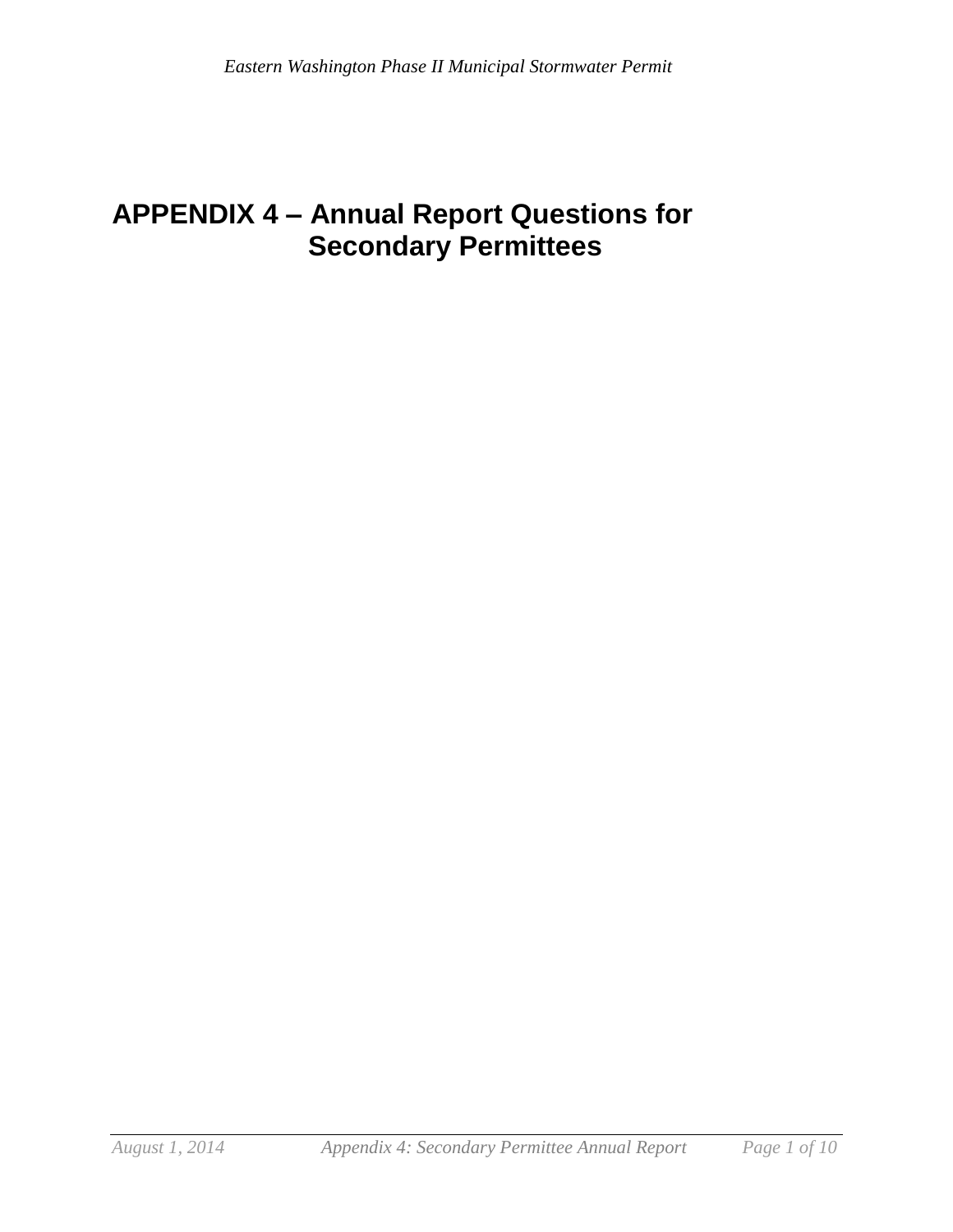# **VI. Status Report Covering Calendar Year \_\_\_\_\_**

Permittees are required to submit annual reports online or in a format provided by Ecology, pursuant to permit condition S9.A.

| 1. YES $\square$                            | NO <sub>1</sub><br>$NA \Box$ | <b>Attach</b> a notification of any jurisdictional boundary changes resulting<br>in an increase or decrease in the Permittee's geographic area of coverage<br>during the reporting period, and implications for the SWMP. (Required<br>annually, S9.F.4)                                                                                                       |  |
|---------------------------------------------|------------------------------|----------------------------------------------------------------------------------------------------------------------------------------------------------------------------------------------------------------------------------------------------------------------------------------------------------------------------------------------------------------|--|
|                                             |                              | Comments:                                                                                                                                                                                                                                                                                                                                                      |  |
|                                             |                              | <b>S6.D Stormwater Management Program</b>                                                                                                                                                                                                                                                                                                                      |  |
| 1. YES $\square$                            | NO <sub>1</sub><br>NA        | Attach a notification of any jurisdictional boundary changes resulting<br>in an increase or decrease in the Secondary Permittee's geographic area of<br>coverage during the reporting period. (Required annually, S9.F.4)                                                                                                                                      |  |
|                                             |                              | Comments:                                                                                                                                                                                                                                                                                                                                                      |  |
| <b>S6.D.1 Public Education and Outreach</b> |                              |                                                                                                                                                                                                                                                                                                                                                                |  |
| 2. YES $\Box$ NO $\Box$                     |                              | Labeled all storm drain inlets owned or operated by the Secondary<br>Permittee that are located in maintenance yards, in parking lots, along<br>sidewalks, and at pedestrian access points. (Required no later than four<br>years from initial date of permit coverage, S6.D.1.a)                                                                              |  |
|                                             |                              | Comments:                                                                                                                                                                                                                                                                                                                                                      |  |
| 3. YES $\Box$ NO $\Box$                     |                              | Re-labeled all storm drain inlets with labels when no longer clearly visible<br>and/or easily readable within 90 days. (Required no later than four years<br>from initial date of permit coverage, S6.D.1.a)                                                                                                                                                   |  |
|                                             |                              | Comments:                                                                                                                                                                                                                                                                                                                                                      |  |
| 4. YES $\Box$                               | NO<br>$NA \Box$              | (Public ports, colleges, and universities only) Distributed educational<br>information to tenants and residents about the impact of stormwater<br>discharges on receiving waters and steps that can be taken to reduce<br>pollutants in stormwater runoff. (Required no later than three years from<br>initial date of permit coverage, S6.D.1.b)<br>Comments: |  |
|                                             |                              |                                                                                                                                                                                                                                                                                                                                                                |  |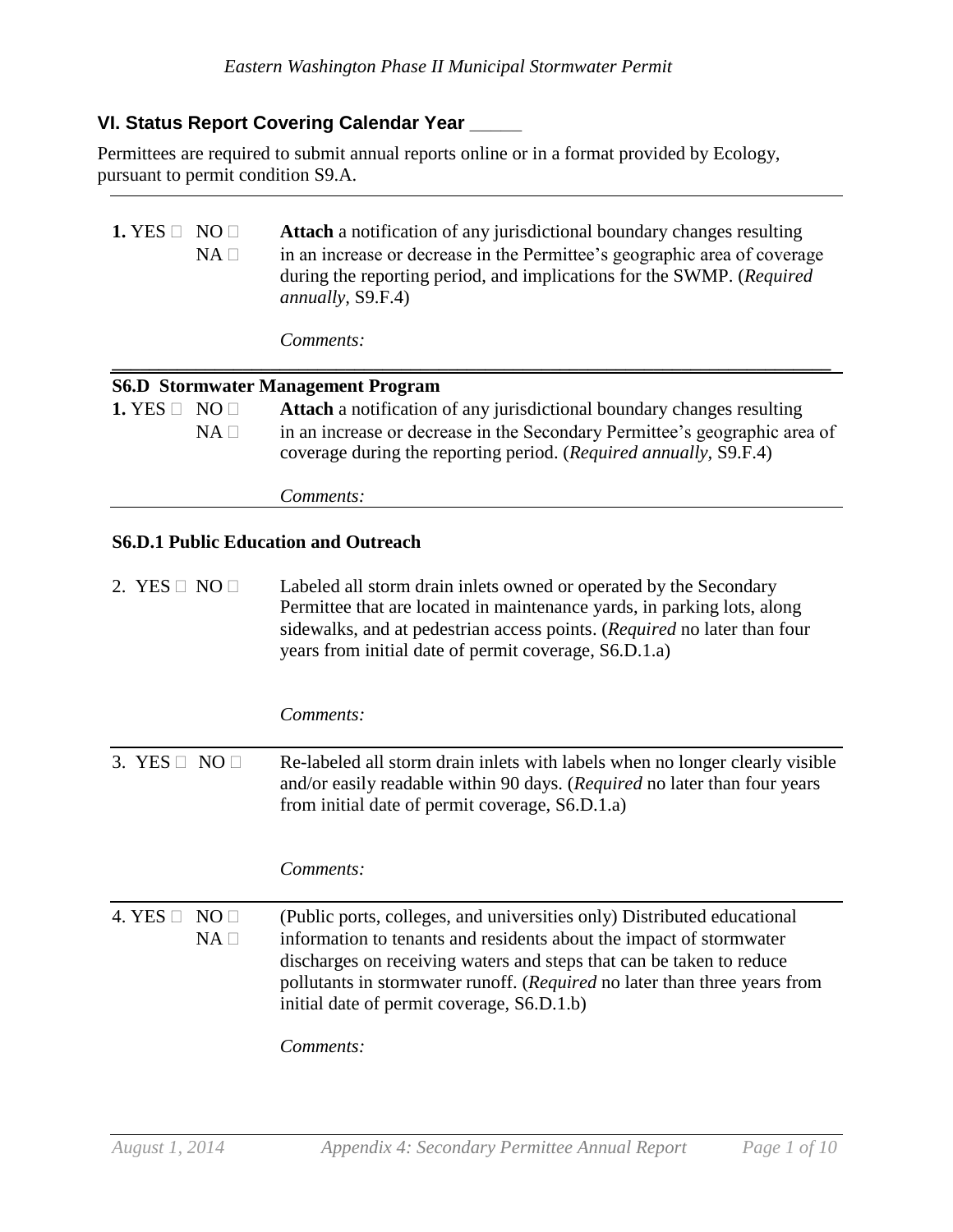### **S6.D2 Public Involvement and Participation**

5. YES  $\Box$  NO  $\Box$  Made the annual report and SWMP Plan available on website. (*Required no later than* May 31, annually, S6.D.2.a)

*Comments:*

#### **S6.D.3 Illicit Discharge Detection and Elimination**

6. YES  $\Box$  NO  $\Box$  Complied with all relevant ordinances, rules, and regulations of the local jurisdiction(s) that govern non-stormwater discharges. (*Required* after initial date of permit coverage*,* S6.D.3.a) *Comments:* 7. YES  $\Box$  NO  $\Box$  Implemented policies to prohibit illicit discharges and identified enforcement mechanisms. (*Required* no later than one year from initial date of permit coverage, S6.D.3.b) *Comments:* 8. YES  $\Box$  NO  $\Box$  Implemented an enforcement plan to ensure compliance with policies to prohibit illicit discharges. (*Required* no later than 18 months from initial date of permit coverage, S6.D.3.b) *Comments:* 9. YES  $\Box$  NO  $\Box$  Developed a map of the storm sewer system showing all known storm drain outfalls, receiving waters, and areas contributing runoff to each outfall. (*Required* no later than four and one half years from initial date of permit coverage, S6.D.3.c) *Comments:* 10. YES  $\Box$  NO  $\Box$  Maintained a map of the MS4 showing all known storm drain outfalls, receiving waters, and areas contributing runoff to each outfall. Made the map available on request to Ecology or others. (*Required* no later than four and one half years from initial date of permit coverage, S6.D.3.c) *Comments:* 11. YES  $\Box$  NO  $\Box$  Conducted field inspections and visually inspected for illicit discharges at approximately one third of all known MS4 outfalls. (*Required* tno later than two years from initial date of permit coverage, S6.D.3.d)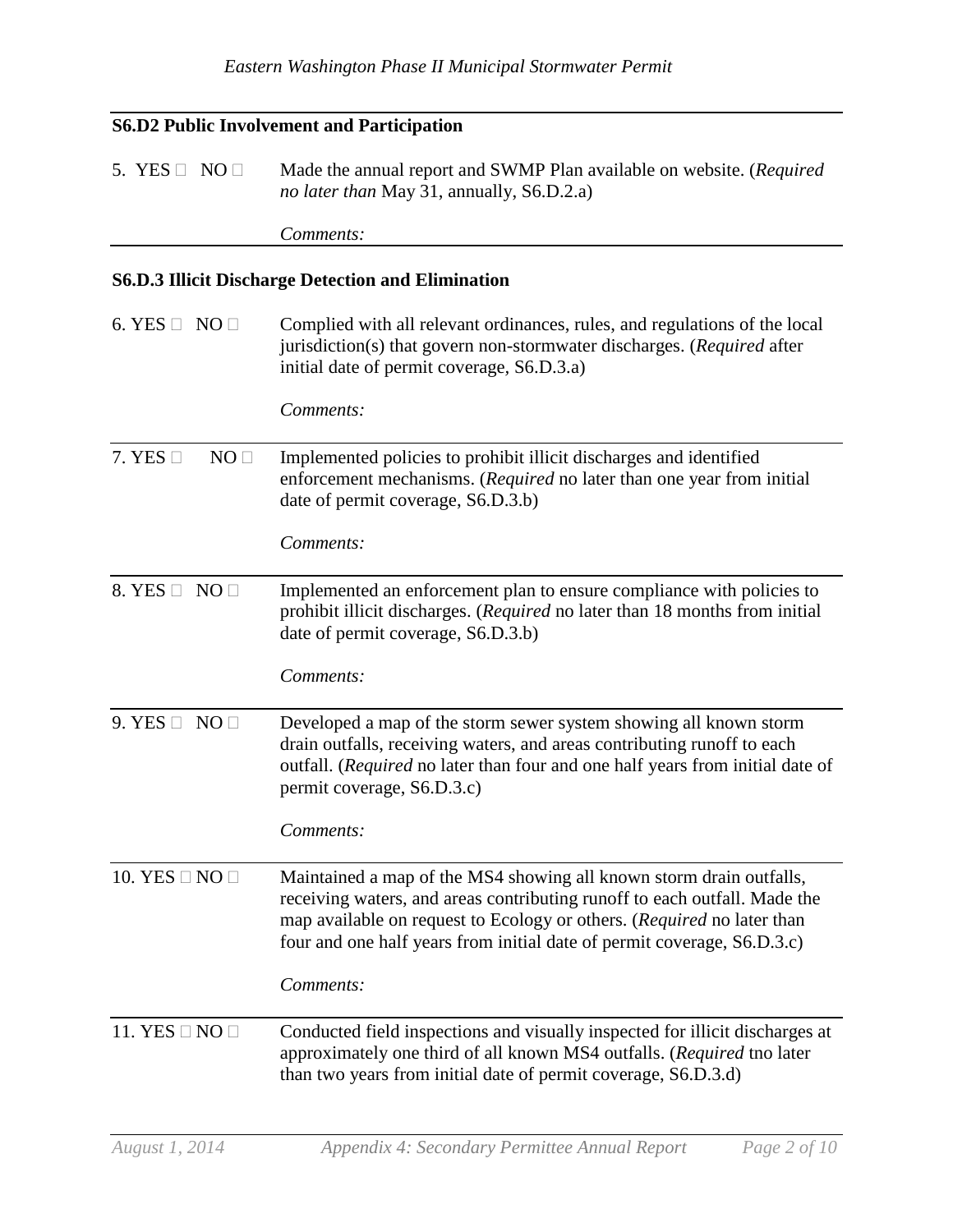|                          | Comments:                                                                                                                                                                                                                                                   |
|--------------------------|-------------------------------------------------------------------------------------------------------------------------------------------------------------------------------------------------------------------------------------------------------------|
| 12. YES $\Box$ NO $\Box$ | Implemented procedures to identify and remove illicit discharges.<br>(Required no later than two years from initial date of permit coverage,<br>S6.D.3.d                                                                                                    |
|                          | Comments:                                                                                                                                                                                                                                                   |
| 13. YES $\Box$ NO $\Box$ | Number of illicit discharges, including illicit connections, eliminated<br>during the reporting period:<br>(S6.D.3.d)                                                                                                                                       |
|                          | Attach a summary of each illicit discharge discovered and actions taken to<br>eliminate each of the discharges. (S6.D.3.d)                                                                                                                                  |
|                          | Comments:                                                                                                                                                                                                                                                   |
| 14. YES ONO              | Implemented a spill response plan that includes coordination with a<br>qualified spill responder. (Required no later than four and one-half years<br>from initial date of permit coverage, S6.D.3.e)                                                        |
|                          | Comments:                                                                                                                                                                                                                                                   |
| 15. YES $\Box$ NO $\Box$ | Provided staff training or coordinated with existing training to educate<br>staff on proper BMPs for preventing illicit discharges, including spills as<br>described in S6.D.3.f (Required no later than two years from initial date of<br>permit coverage) |
|                          | Comments:                                                                                                                                                                                                                                                   |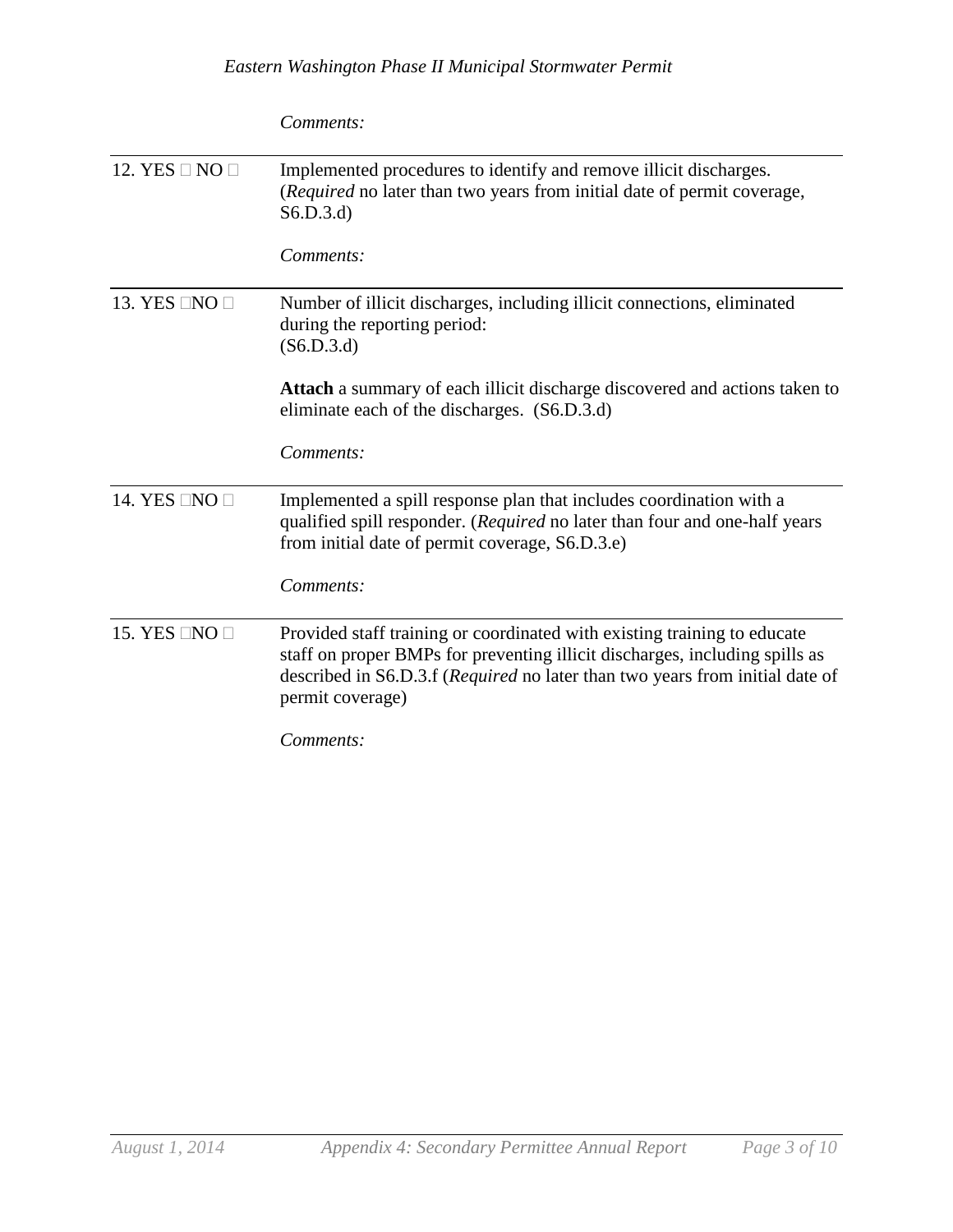# **S6.D.4 Construction Site Stormwater Control**

| 16. YES $\Box$ NO $\Box$<br>$NA \square$   | Complied with all relevant ordinances, rules, and regulations of the local<br>jurisdiction(s) that govern construction phase stormwater pollution<br>prevention activities, if applicable. (Required after initial date of permit<br>coverage, S6.D.4.a)<br>Comments:                                      |
|--------------------------------------------|------------------------------------------------------------------------------------------------------------------------------------------------------------------------------------------------------------------------------------------------------------------------------------------------------------|
| 17. YES $\Box$ NO $\Box$                   | Ensured that all applicable construction projects under the functional<br>control of the Secondary Permittee obtained NPDES permit coverage.<br>(Required after initial date of permit coverage, S6.D.4.b)<br>Comments:                                                                                    |
| 18. YES $\Box$ NO $\Box$<br>$NA$ $\square$ | Coordinated with local jurisdictions on construction projects owned or<br>operated by other entities that discharge into Secondary Permittee's MS4<br>as per S6.D.4.c. (Required after initial date of permit coverage)<br>Comments:                                                                       |
| 19. YES $\Box$ NO $\Box$<br>$NA \Box$      | Provided training for relevant staff in erosion and sediment control BMPs<br>and requirements, or hired trained contractors to perform the work for all<br>construction projects owned and operated by the Secondary Permittee.<br>(Required after initial date of permit coverage, S6.D.4.d)<br>Comments: |
| 20. YES $\Box$ NO $\Box$<br>$NA \Box$      | Provided access, as requested, for inspection of construction sites<br>under the control of the Secondary Permittee during the land disturbing<br>activity and/or construction period. (Required after initial date of permit<br>coverage, S6.D.4.e)<br>Comments:                                          |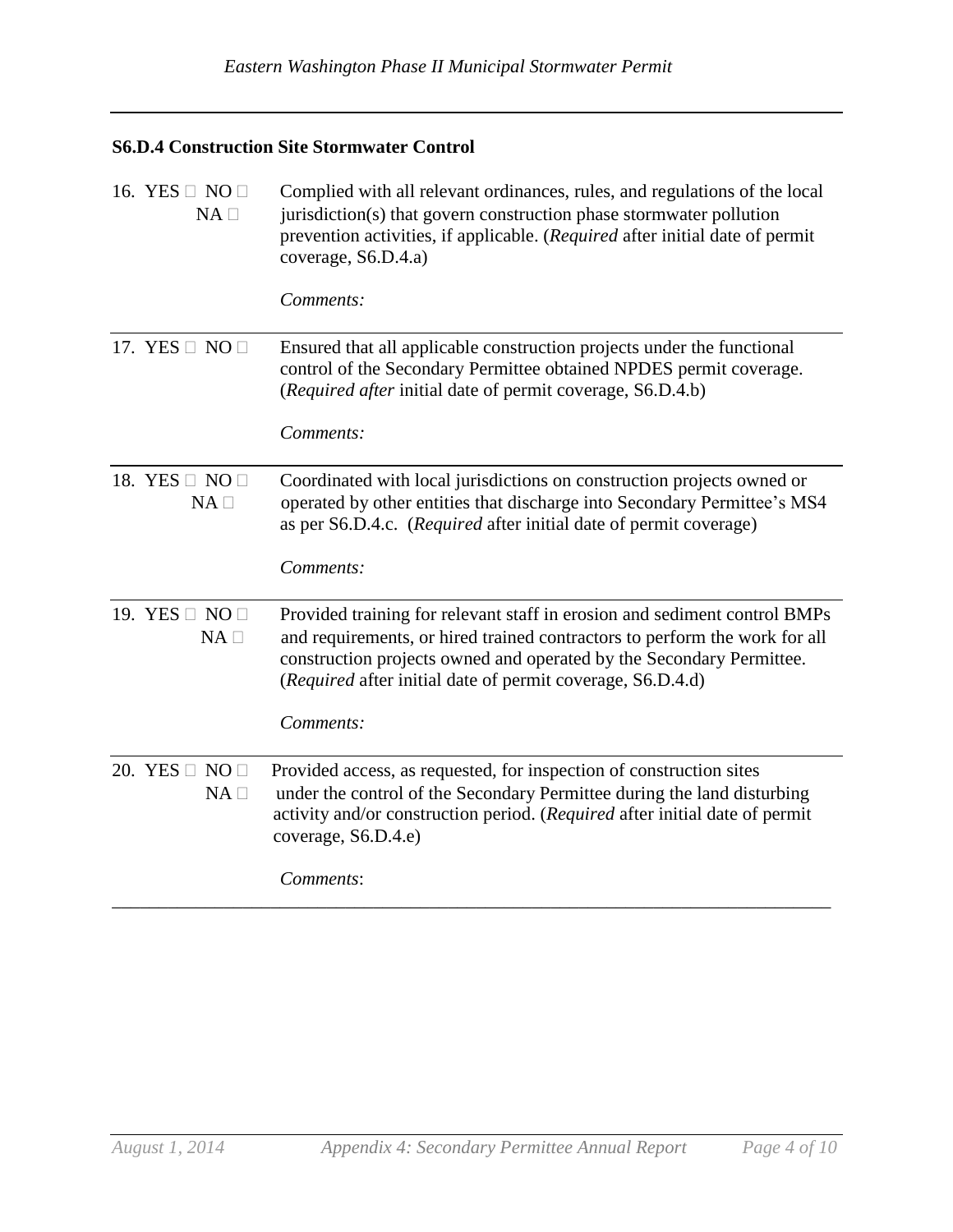## **S6.D.5 Post-Construction Stormwater Management for New Development and Redevelopment**

| 21. YES $\Box$ NO $\Box$ | Complied with all relevant ordinances, rules, and regulations of the local<br>jurisdiction(s) that govern post-construction stormwater pollution<br>prevention activities, including proper operation and maintenance of the<br>MS4. (Required after initial date of permit coverage date, S6.D.5.a)                                                        |
|--------------------------|-------------------------------------------------------------------------------------------------------------------------------------------------------------------------------------------------------------------------------------------------------------------------------------------------------------------------------------------------------------|
|                          | Comments:                                                                                                                                                                                                                                                                                                                                                   |
| 22. YES $\Box$ NO $\Box$ | Coordinated with local jurisdiction regarding projects owned or operated<br>by other entities which discharge into the Secondary Permittee's MS4.<br>(Required after initial date of permit coverage, S6.D.5.b)                                                                                                                                             |
|                          | Comments:                                                                                                                                                                                                                                                                                                                                                   |
|                          | S6.D.6 Pollution Prevention and Good Housekeeping for Municipal Operations                                                                                                                                                                                                                                                                                  |
| 23. YES $\Box$ NO $\Box$ | Implemented an Operation and Maintenance program. (Required no later<br>than three years from initial date of permit coverage, S6.D.6.a)                                                                                                                                                                                                                    |
|                          | Comments:                                                                                                                                                                                                                                                                                                                                                   |
| 24. YES $\Box$ NO $\Box$ | Established and implemented maintenance standards for stormwater<br>collection and conveyance systems as described in S6.D.6.a.i. (Required<br>no later than three years from initial date of permit coverage, S6.D.6.a.i)                                                                                                                                  |
|                          | Comments:                                                                                                                                                                                                                                                                                                                                                   |
| 25. YES $\Box$ NO $\Box$ | Conducted spot checks of potentially damaged permanent stormwater<br>facilities after major storms.<br>(Required no later than three years from initial date of permit coverage,<br>S6.D.6.a.i)                                                                                                                                                             |
|                          | Comments:                                                                                                                                                                                                                                                                                                                                                   |
| 26. YES □ NO □           | Developed and implemented a Stormwater Pollution Prevention Plan<br>(SWPP) for material storage areas, heavy equipment maintenance or<br>storage yards not covered by another NPDES permit that authorizes<br>stormwater discharges associated with the activity. (Required no later than<br>three years from initial date of permit coverage, S6.D.6.a.vi) |
|                          | Comments:                                                                                                                                                                                                                                                                                                                                                   |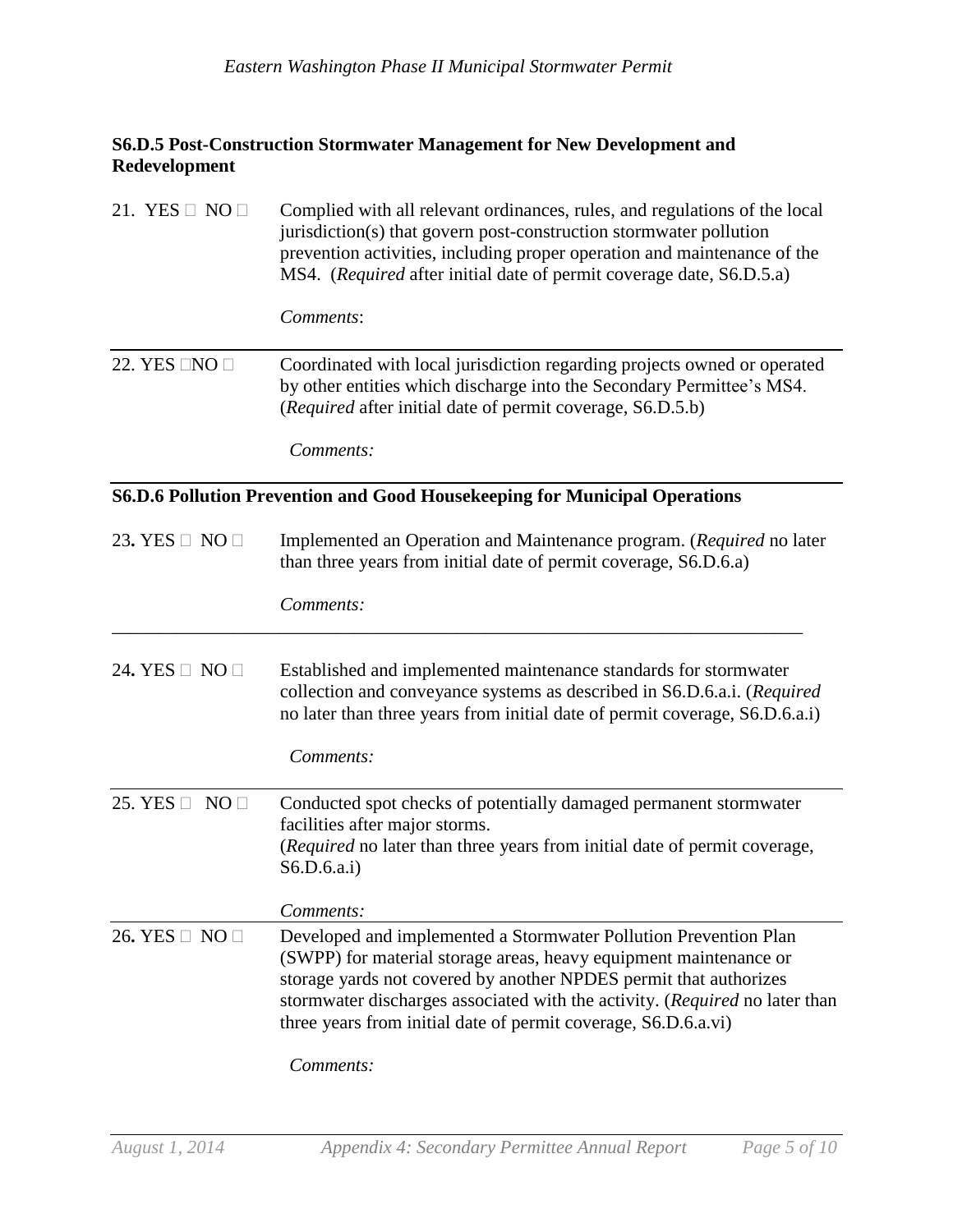| 27. YES $\Box$ NO $\Box$                                  | $NA \Box$                       | Have NPDES permit coverage for Stormwater Discharges Associated with<br>Industrial Activities for all applicable industrial facilities operated by the<br>Permittee, or another NPDES permit that authorizes surface water<br>discharges associated with the activity. (Required after initial date of<br>permit coverage, S6.D.6.b) |  |  |  |
|-----------------------------------------------------------|---------------------------------|--------------------------------------------------------------------------------------------------------------------------------------------------------------------------------------------------------------------------------------------------------------------------------------------------------------------------------------|--|--|--|
|                                                           |                                 | Comments:                                                                                                                                                                                                                                                                                                                            |  |  |  |
| 28. YES $\Box$ NO $\Box$                                  |                                 | Implemented a program designed to train staff to carry out the Operations<br>and Maintenance plan as described in S6.D.6.d.<br>(Required by three years from initial date of permit coverage)                                                                                                                                        |  |  |  |
|                                                           |                                 | Comments:                                                                                                                                                                                                                                                                                                                            |  |  |  |
| S7. Compliance with Total Maximum Daily Load Requirements |                                 |                                                                                                                                                                                                                                                                                                                                      |  |  |  |
| 29. YES $\Box$ NO $\Box$                                  |                                 | Is there an approved Total Maximum Daily Load (TMDL) applicable to<br>stormwater discharges from a MS4 owned or operated by the Permittee?<br>(S7)                                                                                                                                                                                   |  |  |  |
|                                                           |                                 | Comments:                                                                                                                                                                                                                                                                                                                            |  |  |  |
| 30. YES                                                   | NO <sub>1</sub><br>$NA \square$ | Complied with the specific requirements identified in Appendix 2. (S7.A)                                                                                                                                                                                                                                                             |  |  |  |
|                                                           |                                 | Comments:                                                                                                                                                                                                                                                                                                                            |  |  |  |
| 31. YES $\square$                                         | NO <sub>1</sub><br>$NA \square$ | Attached status report of TMDL implementation. (S7.A)                                                                                                                                                                                                                                                                                |  |  |  |
|                                                           |                                 | Comments:                                                                                                                                                                                                                                                                                                                            |  |  |  |
| <b>General Conditions</b>                                 |                                 |                                                                                                                                                                                                                                                                                                                                      |  |  |  |
| 32. YES                                                   | NO <sub>□</sub><br>$NA \square$ | Notified Ecology of the failure to comply with the permit terms<br>and conditions within 30 days of becoming aware of the non-compliance.<br>(G20)                                                                                                                                                                                   |  |  |  |
|                                                           |                                 | Comments:                                                                                                                                                                                                                                                                                                                            |  |  |  |
| 33. YES $\Box$                                            | NO <sub>□</sub><br>$NA \square$ | Notified Ecology immediately in cases where the Permittee becomes<br>aware of a discharge into or from the Permittee's MS4 which may<br>constitute a threat to human health, welfare, or the environment. (G3)                                                                                                                       |  |  |  |
|                                                           |                                 | Comments:                                                                                                                                                                                                                                                                                                                            |  |  |  |